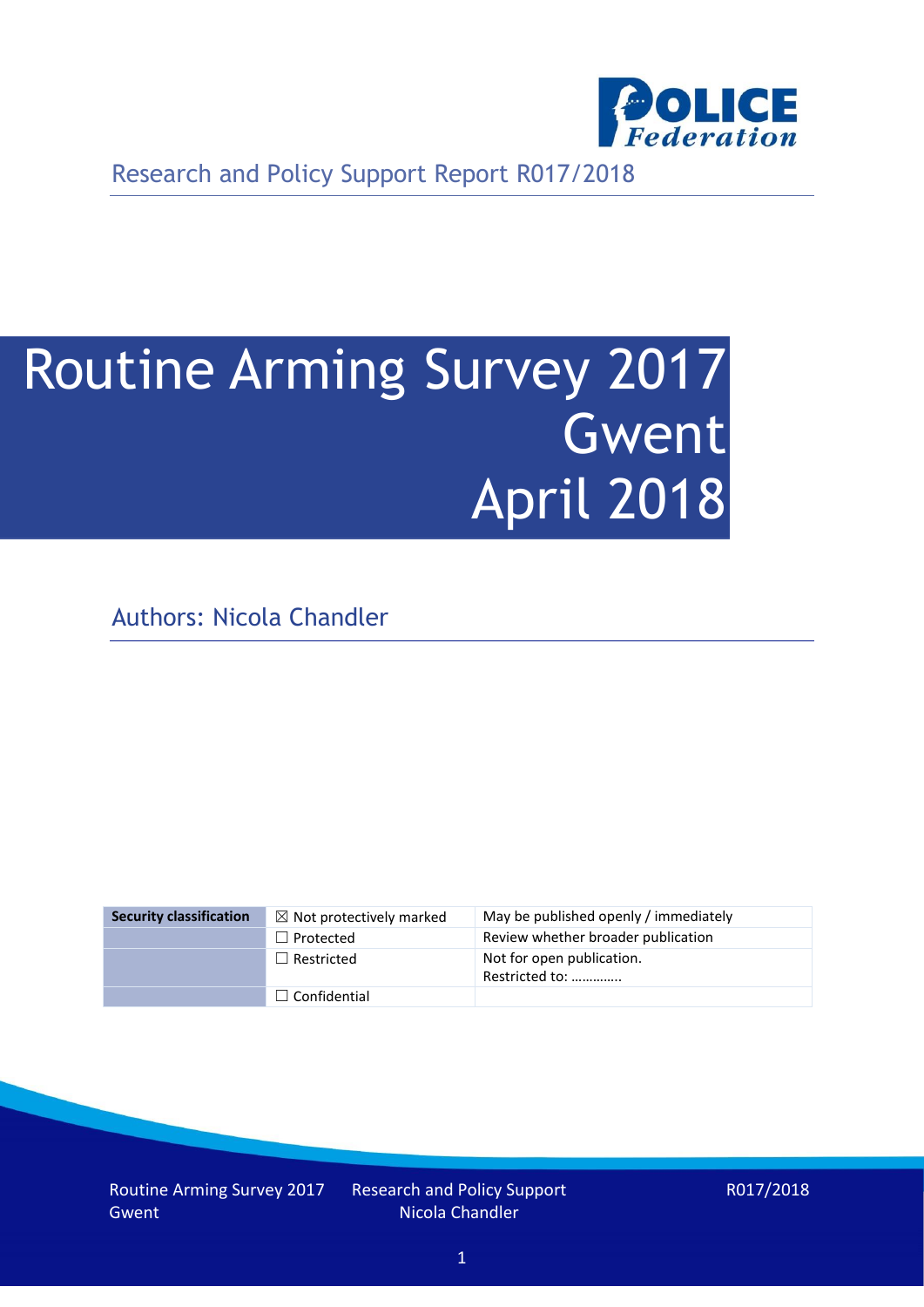## **INTRODUCTION**

This report provides a summary of responses to the PFEW routine arming survey received from respondents in Gwent.

The PFEW routine arming survey was open between 31st July and 1st September 2017. The survey asked respondents about their experiences and attitudes in the following areas:

- Satisfaction with their current access to armed support
- Views on routine arming
- Views on other protective measures and equipment
- The number of times respondents had felt their life had been threatened at work in the last two years

Where appropriate, details of average responses for the police service as a whole are also presented, differences between the national and local responses have not been tested statistically and therefore any differences reported are for guidance only and must be treated with caution.

## **RESPONSE RATE AND RESPONDENTS**

242 responses were received from respondents in Gwent. This reflects a response rate of approximately 21%, based on Home Office figures from 2017. This compares to a national response rate of 27% of federated rank members.

The findings presented in this report have a margin of error of 5%. This margin of error has been calculated using the number of responses received from officers in Gwent compared to the number of officers in the force as a whole. A margin of error of 5% or less is generally considered to be within the normal bounds of academic rigor. If this threshold has not been met, the results from this report must be interpreted more cautiously.

86% of responses from Gwent were received from male officers and 14% of responses were from female officers. 78% of respondents were Constables, 15% were Sergeants and 6% were Inspectors or Chief Inspectors.

67% of respondents said that they were in a frontline role.

Research and Policy Support Nicola Chandler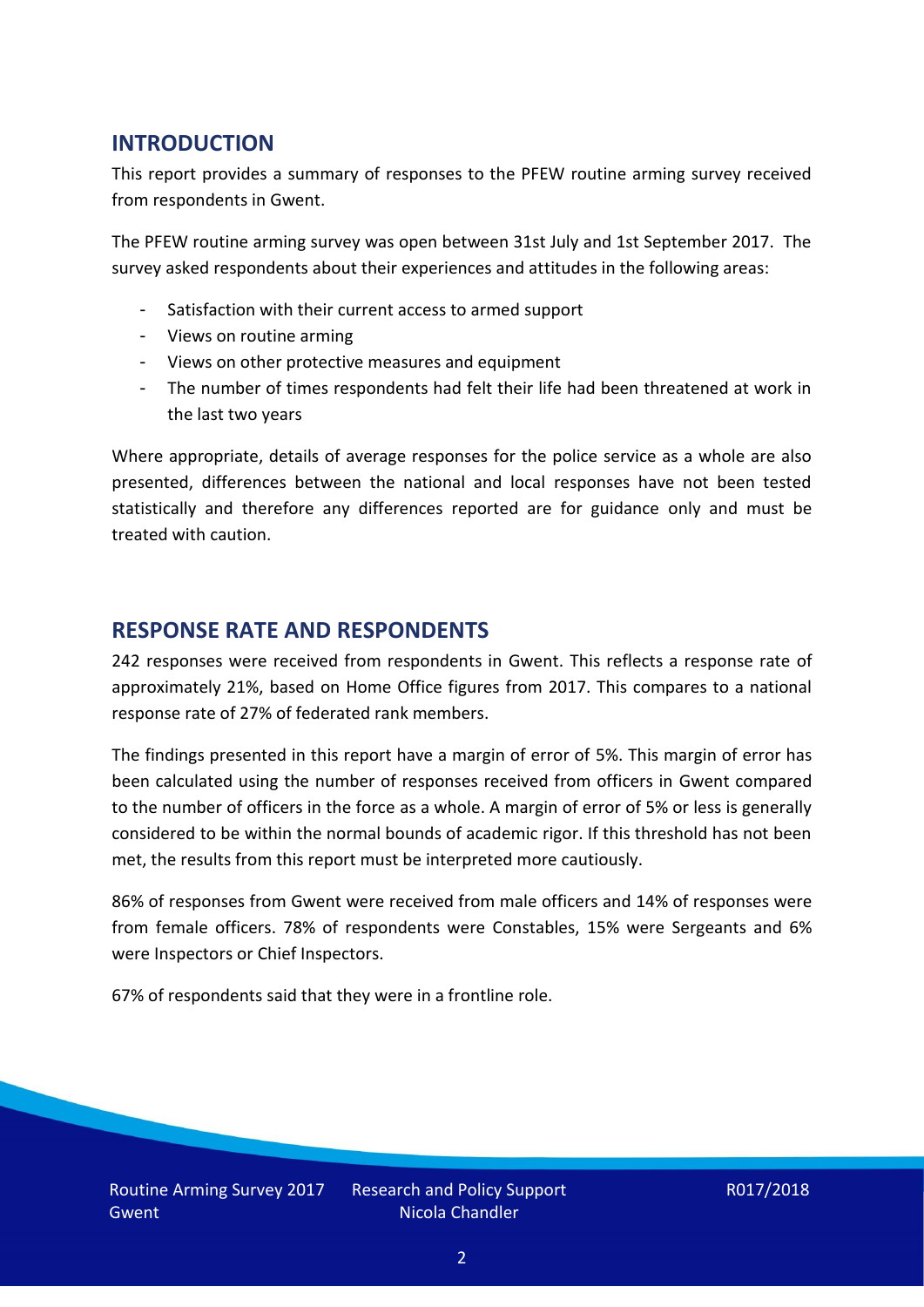# **SATISFACTION WITH CURRENT ARMED SUPPORT**

Of those respondents who had a view, 18% within Gwent said that they were either very or fairy satisfied that armed support would be readily available should they require it. In comparison, 82% were either not very or not at all satisfied that armed support would be available.

Nationally, 43% of respondents were either very or fairly satisfied that armed support would be readily available should they require it.

|                                                                                               | <b>Very satisfied</b> | <b>Fairly</b><br>satisfied | Not very<br>satisfied | Not at all<br>satisfied |
|-----------------------------------------------------------------------------------------------|-----------------------|----------------------------|-----------------------|-------------------------|
| How satisfied are you<br>that armed support is<br>readily available should<br>you require it? | 3%                    | 15%                        | 39%                   | 43%                     |

## **VIEWS ON ROUTINE ARMING**

40% of respondents within Gwent said that they were in favour of routine arming, insofar as they felt all officers should receive appropriate training and be armed at all times when on duty. This compares to 34% of respondents across England and Wales as a whole.

| All police officers<br>should receive<br>appropriate training<br>and be armed at all<br>times when on duty | All police officers<br>should receive<br>appropriate training<br>and firearms should<br>be issued to them as<br>and when necessary | <b>Firearms should not</b><br>be issued to all<br>police officers, but<br>more officers should<br>receive appropriate<br>training and be issue | The present number<br>of officers who are<br>specially trained to<br>carry firearms is<br>about right |  |
|------------------------------------------------------------------------------------------------------------|------------------------------------------------------------------------------------------------------------------------------------|------------------------------------------------------------------------------------------------------------------------------------------------|-------------------------------------------------------------------------------------------------------|--|
| 40%                                                                                                        | 18%                                                                                                                                | 39%                                                                                                                                            | 4%                                                                                                    |  |

67% of respondents within Gwent said that they would be prepared to be routinely armed whilst on duty. Nationally, this proportion was 55%. 7% of respondents within Gwent, said

Routine Arming Survey 2017 Gwent

Research and Policy Support Nicola Chandler

R017/2018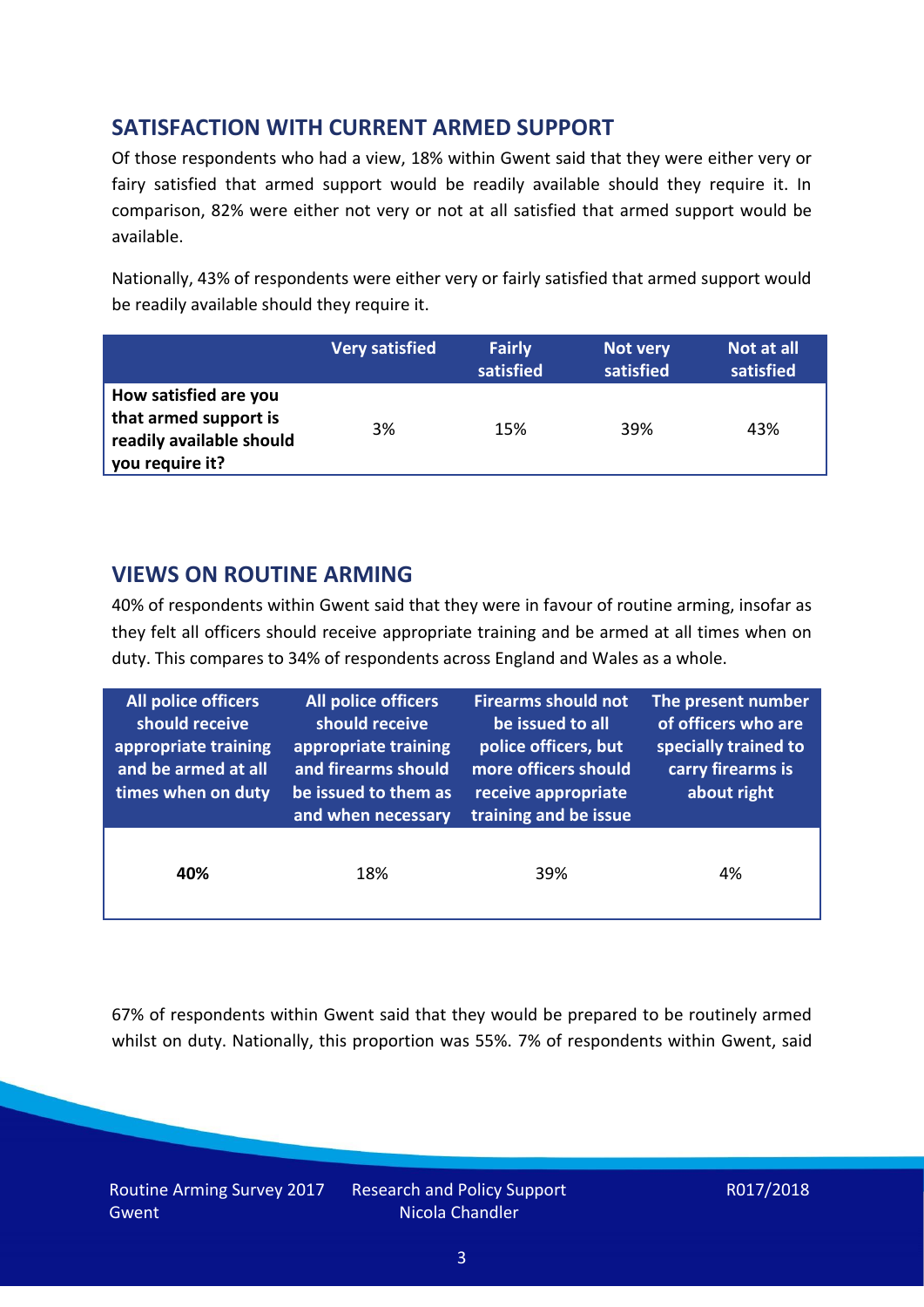that they would not carry a firearm whilst on duty under any circumstances, compared to 11% of respondents in England and Wales as a whole.

| I would be prepared<br>to carry a firearm at<br>all times on duty | I would be prepared<br>to carry a firearm<br>whilst on duty if<br>necessary | I would be prepared<br>to carry a firearm<br>whilst on duty if<br>ordered to do so | <b>Under no</b><br>circumstances would<br>I carry a firearm<br>whilst on duty |
|-------------------------------------------------------------------|-----------------------------------------------------------------------------|------------------------------------------------------------------------------------|-------------------------------------------------------------------------------|
| 67%                                                               | 17%                                                                         | 9%                                                                                 | 7%                                                                            |

## **VIEWS ON OTHER PROTECTIVE MEASURES AND EQUIPMENT**

5% of respondents in Gwent (for whom it is applicable to their role), said that they currently had access to double crewing at all times whilst on duty; 75%, said that they wanted access to double crewing at all times whilst on duty.

The proportion of respondents in Gwent who said that they have access to double crewing at all times on duty is lower than the national figure, where 11% of respondents have access to double crewing.

31% of respondents in Gwent (for whom it is applicable to their role), had access to Taser at all times whilst on duty; in comparison 83% said that they wanted to have access to Taser at all times whilst on duty.

The proportion of respondents in Gwent who have access to Taser at all times whilst on duty is higher than the proportion of respondents in England and Wales who had access to Taser at all time, which was 22%.

81% of respondents in Gwent (for whom it is applicable to their role), currently had access to Body Worn Video at all times whilst on duty; 87% wanted access to Body Worn Video at all times.

The proportion of respondents in Gwent who have access to Body Worn Video at all times whilst on duty is higher than in England and Wales as a whole; nationally 55% of respondents reported having access to Body Worn Video at all times whilst on duty.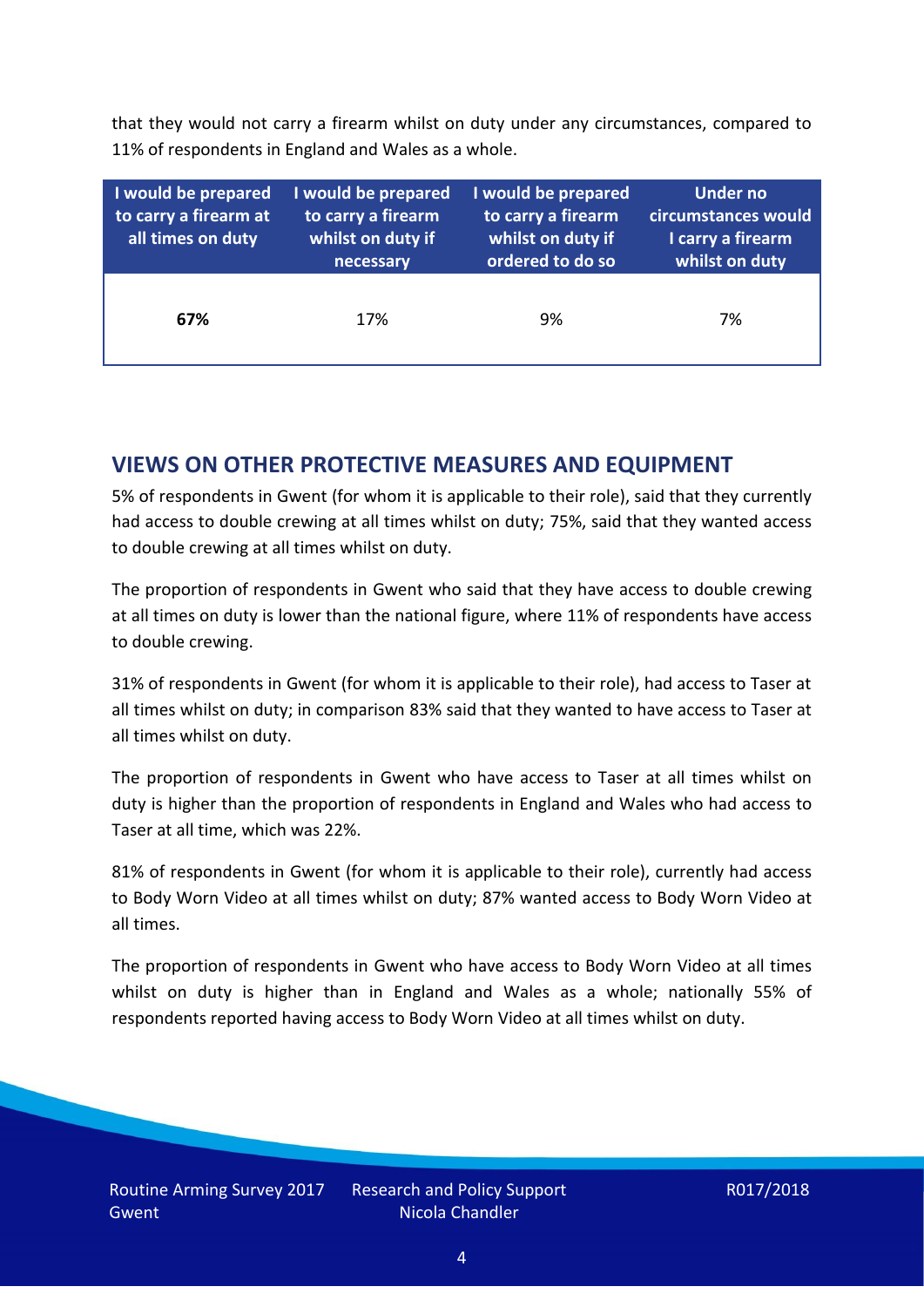| Officers regularly have access to (for<br>whom its applicable to their role): | <b>Double</b><br>crewing | <b>Body Worn</b><br><b>Video</b> | Taser |
|-------------------------------------------------------------------------------|--------------------------|----------------------------------|-------|
| <b>Never</b>                                                                  | 8%                       | 6%                               | 44%   |
| When deemed necessary by an officer<br>with appropriate authority             | 23%                      | 1%                               | 7%    |
| Upon my request whilst I am on duty                                           | 3%                       | 8%                               | 6%    |
| At all times whilst I am on duty                                              | 5%                       | 81%                              | 31%   |

## **THREATS TO LIFE**

57% of respondents in Gwent said that they had felt that their life was in serious danger at least once in the last two years as a result of a threat by a member the public whilst on duty. This is higher than the 54% of respondents within England and Wales as a whole who felt that their life had been in serious danger in the last two years.

A more detailed breakdown of the number of times respondents in Gwent felt that their life had been in serious danger in the last two years is provided below.

|                                                                                                                                                                              | <b>None</b> | <b>One</b> | Two | Three to<br>four | <b>Five to</b><br><b>six</b> | <b>Seven</b><br>or more |
|------------------------------------------------------------------------------------------------------------------------------------------------------------------------------|-------------|------------|-----|------------------|------------------------------|-------------------------|
| How many times in the<br>last two years have you<br>felt that your life was in<br>serious danger as a result<br>of a threat by a member<br>of the public, whilst on<br>duty? | 43%         | 11%        | 15% | 15%              | 10%                          | 6%                      |

Research and Policy Support Nicola Chandler